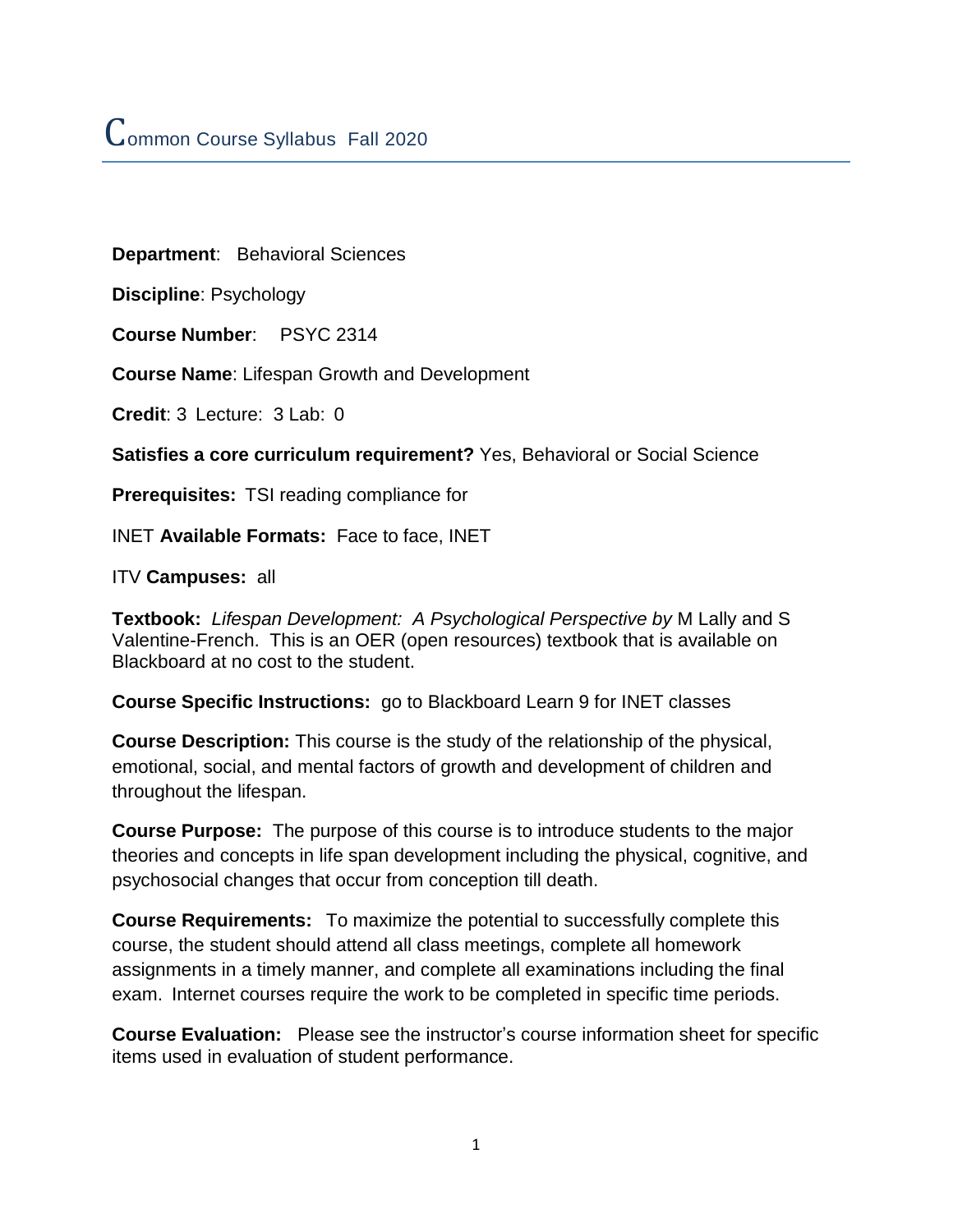## **Student Learning Outcomes:**

Students who have successfully completed this course will be expected to:

1. Describe the stages of the developing person at different periods of the life span from birth to death.

2. Discuss the social, political, economic, and cultural forces that affect the development process of the individual.

3. Identify factors of responsible personal behavior with regard to issues such as sexual activity, substance abuse, marriage and parenting.

4. Explain the biosocial, cognitive and psychological influences throughout the lifespan as an ongoing set of processes, involving both continuity and change.

5. Describe the different developmental perspectives of the major theories of development (i.e. cognitive, learning, humanistic and psychodynamic).

6. Identify examples of some of the cultural and ethnic differences that influence development throughout the lifespan.

7. Discuss the various causes or reasons for disturbances in the developmental process.

#### **Core Objectives addressed**:

□ **Communication skills**- to include effective written, oral and visual communication.

- **Critical thinking skills** to include creative thinking, innovation, inquiry and analysis, evaluation and synthesis of information.
- **Empirical and Quantitative skills** to include the manipulation and analysis of numerical data or observable facts resulting in informed conclusions.
- **Social Responsibility** to include the demonstrated intercultural knowledge and competence, knowledge of civic responsibility, and the ability to engage effectively in regional, national and global communities.

# **Coordinating Board Approval Number (CIP)** 42.2703.51 25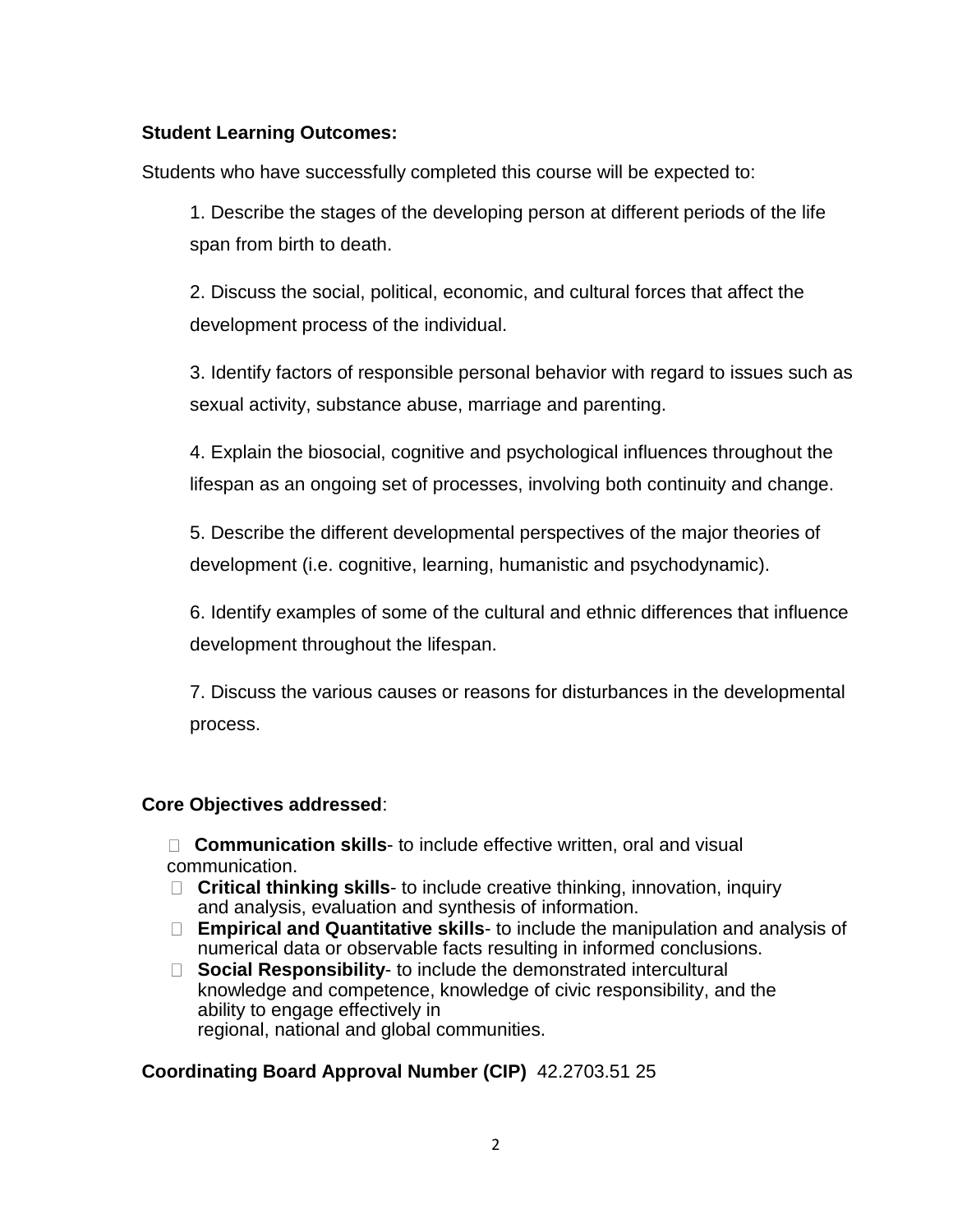**Disability and Accommodations:** SPC Standard Disability Statement Students with disabilities, including but not limited to physical, psychiatric, or learning disabilities, who wish to request accommodations in this class should notify the Disability Services Office early in the semester so that the appropriate arrangements may be made. Processing time could take up to 30 days once paperwork has been submitted. In accordance with federal law, a student requesting accommodations must provide acceptable documentation of his/her disability to the Disability Services Office. For more information, call or visit the Disability Services Office at Levelland (Student Health & Wellness Office) 806-7162577, Reese Center (Building 8) & Lubbock Center 806- 716-4675, or Plainview Center (Main Office) 806-716-4302 or 806-296-9611.

#### **COVID19 Statement**:

- III. Students and employees will all implement additional safety measures.
	- a. Students will be required to wear face coverings while in classroom buildings.
	- b. Faculty will be allowed to remove their face covering while lecturing AND if they are able to maintain a 6-foot distance from their students. When students approach the faculty member or when he/she move into the student area, faculty members will be required to use a face covering.
	- c. Employees will be required to wear face coverings when social distancing is not achievable.
	- d. Hand sanitizing stations will be installed across all campuses. Classrooms and student areas will be cleaned and sanitized regularly. And, furniture in public areas will be minimized to encourage social distancing.
	- e. All students/employees are encouraged to implement good hygiene measures such as washing hands regularly, using hand sanitizer, and covering coughs/sneezes.
	- f. We are purchasing a large number of SPC face coverings to distribute to all faculty, staff, and students.

This is the statement provided by Dr. Satterwhite and approved by the board on July 16 and will be the statement until there is updated policy information.

**Diversity Statement**: Non-Discrimination Statement South Plains College does not discriminate on the basis of race, color, religion (creed), gender, gender expression, marital status, sexual orientation, military status, national origin, sex, disability or age in its programs and activities. All SPC courses meet federal regulations under Title II of the ADA, Sections 504 of the Rehabilitation Act of 1973. The following person has been designated to handle inquiries regarding the non-discrimination policies: Vice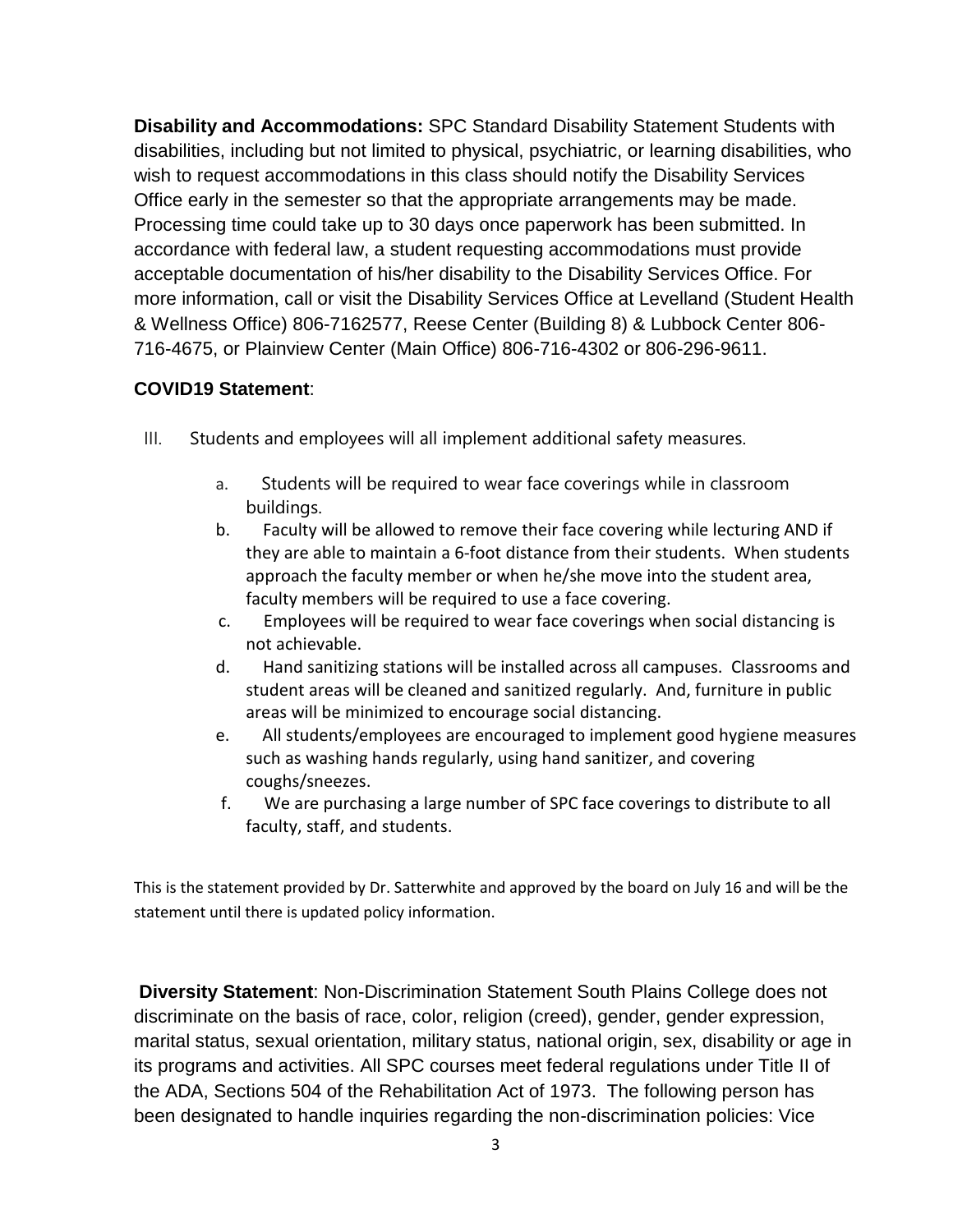President for Student Affairs, South Plains College -1401 College Avenue, Box 5, Levelland, TX 79336, 806716-2360.

**Pregnancy Accommodations**: Title IX Pregnancy Statement If you are pregnant, or have given birth within six months, Under Title IX you have a right to reasonable accommodations to help continue your education. To activate accommodations you must submit a Title IX pregnancy accommodations request, along with specific medical documentation, to the Director of Health and Wellness. Once approved, notification will be sent to the student and instructors. It is the student's responsibility to work with the instructor to arrange accommodations.

**Student Conduct**: The student handbook clearly defines appropriate classroom conduct. A student can be asked to leave the class for inappropriate conduct. You should not disrupt the class since you interfere with the learning process for your peers. Talking, sleeping, cell phones ringing, or other disruptive behaviors will result in a warning and then can result in the student being dropped from the class. If you must have a phone for sick children or emergency reasons, please put the phone on "silent" because a ringing/singing phone is very disruptive to the class.

During exams all phones, ear buds or head phones must be removed and put away, off your desk.

# **Campus Concealed Carry syllabus statement:**

Campus Concealed Carry - Texas Senate Bill - 11 (Government Code 411.2031, et al.) authorizes the carrying of a concealed handgun in South Plains College buildings only by persons who have been issued and are in possession of a Texas License to Carry a Handgun. Qualified law enforcement officers or those who are otherwise authorized to carry a concealed handgun in the State of Texas are also permitted to do so. Pursuant to Penal Code (PC) 46.035 and South Plains College policy, license holders may not carry a concealed handgun in restricted locations. For a list of locations, please refer to the SPC policy at:

[\(http://www.southplainscollege.edu/human\\_resources/policy\\_procedure/hhc.php\)](http://www.southplainscollege.edu/human_resources/policy_procedure/hhc.php)

Pursuant to PC 46.035, the open carrying of handguns is prohibited on all South Plains College campuses. Report violations to the College Police Department at 806-716- 2396 or 9-1-1

**Appeal Process**: The process of appeal is outlined in the college catalog. Basically you would need to talk to the instructor, the department chair, and then the dean if the problem is not resolved. Be sure to always start with your instructor.

# **Instructor's Course Information: Dr. Skinner Fall 2020**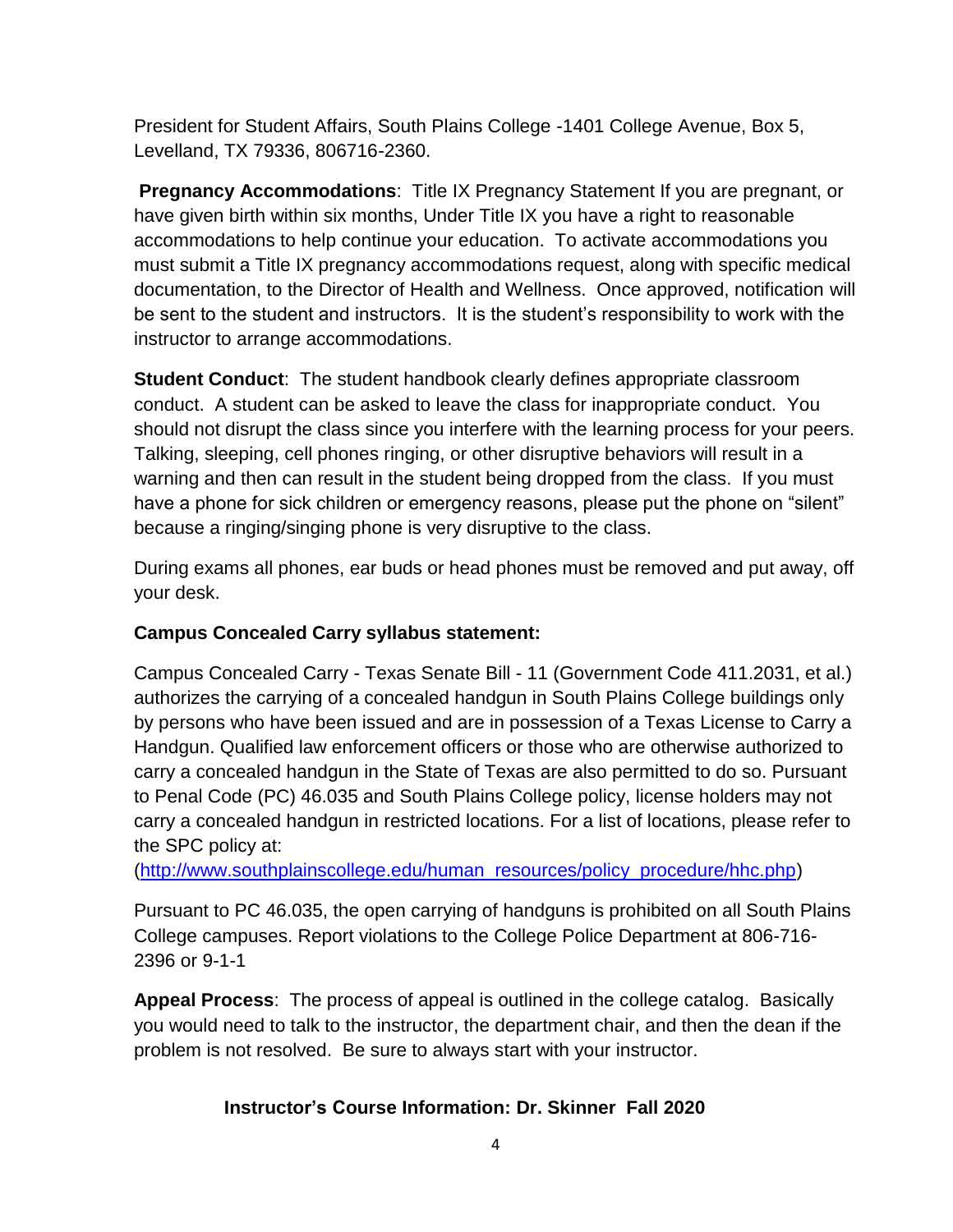## **Course Information for Psyc 2314 003**

**Office Hours**: MW 7:30:-9:30; TR 7:00-8:00, 11:00-12:00; other times by appointment. **Email Address**: [pskinner@southplainscollege.edu](mailto:pskinner@southplainscollege.edu) **Office Phone**: 806-716-2455 **Office**: AD 146

#### **Course Policies:**

**Late Work and Missed Assignments:** Work is due on the dates assigned and cannot be made up if missed.

**Textbook:** Lally, M. & Valentine-French, S, *Lifespan Development: A Psychological Perspective.* OER book that is on your Blackboard course at no cost to you. You just go to the Blackboard course and click on the course.

**Attendance Policy**: You can check the school policy in the college catalog. In addition to the catalog policy, roll will be taken at each class session and a record of attendance maintained. You are expected to attend class. The material presented in class is not a duplication of the material in the textbook, and you will be responsible for all topics discussed in class as well as the assigned chapters in the text. **You may be dropped from the class with an X after five absences, regardless of your grade.**

• Note that attendance will be taken by assignments and work completed during the fall 2020 semester due to the uncertainty of the COVID-19 situation. If a student is not doing the assignments for the week then the student will be contacted and may be dropped due to lack of work.

**Writing Style: A**ll written assignments should be presented using the conventions of Standard Written English. South Plains College requires all students to become proficient in "academic English," a form of English that is typically used in academic, professional, and business contexts. While slang, regional idioms, and informal kinds of self-expression are appropriate in some contexts, they are out of place in academic writing. Writing instructors and professors in courses across the campus expect all students to demonstrate proficiency in using the conventions of academic English in their written work, whether it is in-class exams or take-home essays. Each instructor may also add additional requirements regarding written assignments that are contained in your syllabus. A writing center is available on every campus and is staffed with volunteer faculty who will assist you in editing you papers for all classes.

**Academic Integrity:** You are expected to do your own work. You may not work with another person to complete your assignments, discussions, or when taking your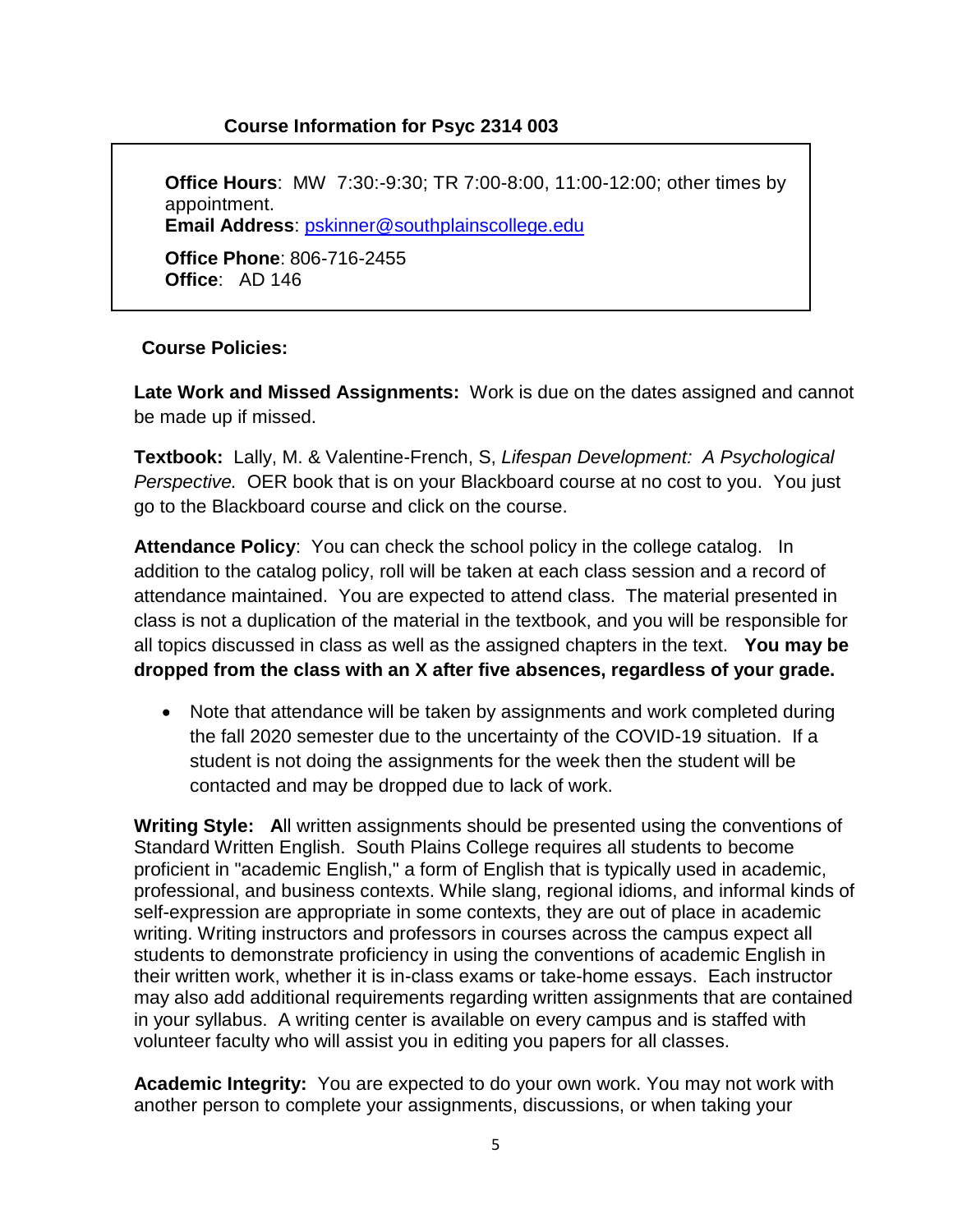exams. You may not copy another student's work and present it as your own. You may not allow another student to copy your work. Complete honesty is required of the student in the presentation of any and all phases of course work. If the instructor determines an assignment to be plagiarized, the result can range from a zero for that assignment to failure of the course. The result will be determined by the instructor. See SPC College Catalog for additional information.

**Grading Policy/Procedure**: You will have four exams worth 150 points each, and daily assignments worth 30 points for 750 points. This is a total of 1350 points. Your grade will be based upon a percentage of the total points with 90%=A; 80%=B; 70%=C; 60%=D; 59% and below =  $F$ .

**Special Requirements**: If you miss an exam, you cannot make it up, but your final exam will be counted twice. You can take an exam with another class if you must miss class for a valid reason. If you miss more than two exams, you will be asked to drop the class.

| Week of: | <b>Course Outline and Calendar</b><br><b>Topic</b> | <b>Chapter</b> | <b>Exams/Papers/Holidays</b> |
|----------|----------------------------------------------------|----------------|------------------------------|
| 8/24     | <b>History and Research</b>                        | 1              |                              |
| 8/31     | <b>History and Research</b>                        | 1              |                              |
| 9/7      | Research                                           | 1              | Labor Day 9/7                |
| 9/14     | Research                                           | 1              |                              |
| 9/21     | Genetics                                           | $\overline{2}$ | Exam 1 on 9/24               |
| 9/28     | Infancy                                            | 3              |                              |
| 10/5     | <b>Early Childhood</b>                             | 4              |                              |
| 10/12    | Middle Childhood                                   | 5              | Exam 2 on 10/15              |
| 10/19    | Middle Childhood                                   | 5              |                              |
| 10/26    | Adolescence                                        | 6              |                              |
| 11/2     | <b>Emerging Adult</b>                              | 7              | Exam 3 on 11/5               |
| 11/9     | <b>Early Adulthood</b>                             | 7              |                              |
| 11/16    | Middle Adulthood                                   | 8              |                              |
| 11/23    | Late Adult                                         | 9              | Thanksgiving (11/25-27)      |